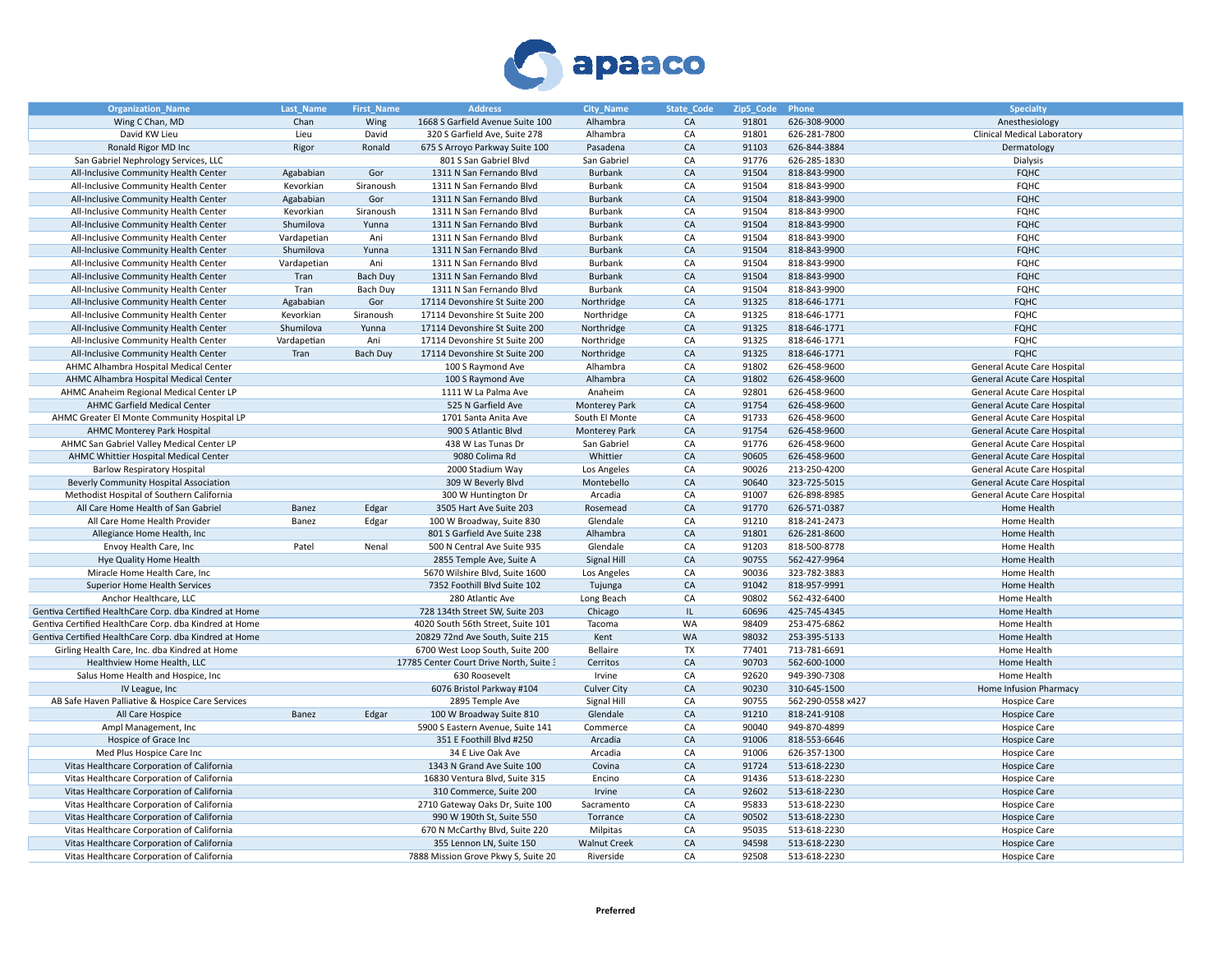

| Vitas Healthcare Corporation of California                  |                  |                     | 9655 Granite Ridge Dr, Suite 300                       | San Diego      | CA        | 92123 | 513-618-2230 | <b>Hospice Care</b>                      |
|-------------------------------------------------------------|------------------|---------------------|--------------------------------------------------------|----------------|-----------|-------|--------------|------------------------------------------|
| eritage Health & Hospice Care, LLC dba Hospice Plus Houston |                  |                     | 2615 Calder Street, Suite 660                          | Beaumont       | <b>TX</b> | 77702 | 409-832-6700 | Hospice                                  |
| Odyssey HealthCare Operating A, LP dba Kindred Hospice      |                  |                     | 735 Carnegie Drive, Suite 240                          | San Bernardino | CA        | 92408 | 909-888-5000 | Hospice                                  |
| Odyssey HealthCare Operating A, LP dba Kindred Hospice      |                  |                     | 735 Carnegie Drive, Suite 240                          | San Bernardino | CA        | 92408 | 909-888-5000 | Hospice                                  |
| South County Hospice, Inc dba Cabrillo Hospice              |                  |                     | 32332 Camino Capistrano, Suite 201 San Juan Capistrano |                | CA        | 92675 | 858-345-3267 | Hospice                                  |
| AHMC Greater El Monte Community Hospital LP                 |                  |                     | 1701 Santa Anita Ave                                   | South El Monte | CA        | 91733 | 626-458-9600 | Hospital/Medicare Defined Swing Bed Unit |
| AHMC San Gabriel Valley Medical Center LP                   |                  |                     | 438 W Las Tunas Dr                                     | San Gabriel    | CA        | 91776 | 626-458-9600 | Hospital/Pshychiatric Unit               |
| The Oncology Institute CA, APC                              | Rupani, MD       | Ravin M.            | 11480 Brookshire Ave Suite 309                         | Downey         | CA        | 90241 | 562-869-1201 | Internal Medicine Hematology & Oncology  |
| The Oncology Institute CA, APC                              | Ali, MD          | Sami                | 11480 Brookshire Ave Suite 309                         | Downey         | CA        | 90241 | 562-869-1201 | Internal Medicine Hematology & Oncology  |
| The Oncology Institute CA, APC                              | Zevallos, MD     | Manuel              | 11480 Brookshire Ave Suite 309                         | Downey         | CA        | 90241 | 562-869-1201 | Internal Medicine Hematology & Oncology  |
| The Oncology Institute CA, APC                              | Hobson           | Eicka               | 11480 Brookshire Ave Suite 309                         | Downey         | CA        | 90241 | 562-869-1201 | Internal Medicine Hematology & Oncology  |
| The Oncology Institute CA, APC                              | Andrey           | Jeffrey             | 11480 Brookshire Ave Suite 309                         | Downey         | CA        | 90241 | 562-869-1201 | Internal Medicine Hematology & Oncology  |
| The Oncology Institute CA, APC                              | Antic, MD        | Nenad               | 11480 Brookshire Ave Suite 309                         | Downey         | CA        | 90241 | 562-869-1201 | Internal Medicine Hematology & Oncology  |
| The Oncology Institute CA, APC                              | Baghian, MD      | Ali                 | 11480 Brookshire Ave Suite 309                         | Downey         | CA        | 90241 | 562-869-1201 | Internal Medicine Hematology & Oncology  |
| The Oncology Institute CA, APC                              | Baseri, MD       | Babak               | 11480 Brookshire Ave Suite 309                         | Downey         | CA        | 90241 | 562-869-1201 | Internal Medicine Hematology & Oncology  |
| The Oncology Institute CA, APC                              | Bender, MD       | Richard             | 11480 Brookshire Ave Suite 309                         | Downey         | CA        | 90241 | 562-869-1201 | Internal Medicine Hematology & Oncology  |
| The Oncology Institute CA, APC                              | Castellon        | Chrystina           | 11480 Brookshire Ave Suite 309                         | Downey         | CA        | 90241 | 562-869-1201 | Internal Medicine Hematology & Oncology  |
|                                                             | Chand, MD        | Arati               | 11480 Brookshire Ave Suite 309                         | Downey         | CA        | 90241 | 562-869-1201 |                                          |
| The Oncology Institute CA, APC                              |                  |                     |                                                        |                |           |       |              | Internal Medicine Hematology & Oncology  |
| The Oncology Institute CA, APC                              | Chung, MD        | Michael             | 11480 Brookshire Ave Suite 309                         | Downey         | CA        | 90241 | 562-869-1201 | Internal Medicine Hematology & Oncology  |
| The Oncology Institute CA, APC                              | Chung, MD        | Soo                 | 11480 Brookshire Ave Suite 309                         | Downey         | CA        | 90241 | 562-869-1201 | Internal Medicine Hematology & Oncology  |
| The Oncology Institute CA, APC                              | reimann Jr., MD  | Jack H.             | 11480 Brookshire Ave Suite 309                         | Downey         | CA        | 90241 | 562-869-1201 | Internal Medicine Hematology & Oncology  |
| The Oncology Institute CA, APC                              | Gilmore, DO      | Gregory             | 11480 Brookshire Ave Suite 309                         | Downey         | CA        | 90241 | 562-869-1201 | Internal Medicine Hematology & Oncology  |
| The Oncology Institute CA, APC                              | Golshani, MD     | Gol                 | 11480 Brookshire Ave Suite 309                         | Downey         | CA        | 90241 | 562-869-1201 | Internal Medicine Hematology & Oncology  |
| The Oncology Institute CA, APC                              | Gonzalez, MD     | Haydee              | 11480 Brookshire Ave Suite 309                         | Downey         | CA        | 90241 | 562-869-1201 | Internal Medicine Hematology & Oncology  |
| The Oncology Institute CA, APC                              | Gopurala, MD     | Balaganesh          | 11480 Brookshire Ave Suite 309                         | Downey         | CA        | 90241 | 562-869-1201 | Internal Medicine Hematology & Oncology  |
| The Oncology Institute CA, APC                              | Huang, MD        | Daniel              | 11480 Brookshire Ave Suite 309                         | Downey         | CA        | 90241 | 562-869-1201 | Internal Medicine Hematology & Oncology  |
| The Oncology Institute CA, APC                              | Khoury, MD       | John                | 11480 Brookshire Ave Suite 309                         | Downey         | CA        | 90241 | 562-869-1201 | Internal Medicine Hematology & Oncology  |
| The Oncology Institute CA, APC                              | La Porte, MD     | Paul                | 11480 Brookshire Ave Suite 309                         | Downey         | CA        | 90241 | 562-869-1201 | Internal Medicine Hematology & Oncology  |
| The Oncology Institute CA, APC                              | Lazo, MD         | Nelly A.            | 11480 Brookshire Ave Suite 309                         | Downey         | CA        | 90241 | 562-869-1201 | Internal Medicine Hematology & Oncology  |
| The Oncology Institute CA, APC                              | Marathe, MD      | Omkar               | 11480 Brookshire Ave Suite 309                         | Downey         | CA        | 90241 | 562-869-1201 | Internal Medicine Hematology & Oncology  |
| The Oncology Institute CA, APC                              | Mazumder, MD     | Amitabha            | 11480 Brookshire Ave Suite 309                         | Downey         | CA        | 90241 | 562-869-1201 | Internal Medicine Hematology & Oncology  |
| The Oncology Institute CA, APC                              | Miel, MD         | Pamela              | 11480 Brookshire Ave Suite 309                         | Downey         | CA        | 90241 | 562-869-1201 | Internal Medicine Hematology & Oncology  |
| The Oncology Institute CA, APC                              | Morisson         | David               | 11480 Brookshire Ave Suite 309                         | Downey         | CA        | 90241 | 562-869-1201 | Internal Medicine Hematology & Oncology  |
| The Oncology Institute CA, APC                              | Nakhl, MD        | Fadi                | 11480 Brookshire Ave Suite 309                         | Downey         | CA        | 90241 | 562-869-1201 | Internal Medicine Hematology & Oncology  |
| The Oncology Institute CA, APC                              | Parsi, MD        | Hooman              | 11480 Brookshire Ave Suite 309                         | Downey         | CA        | 90241 | 562-869-1201 | Internal Medicine Hematology & Oncology  |
| The Oncology Institute CA, APC                              | Quyyumi, MD      | Farah               | 11480 Brookshire Ave Suite 309                         | Downey         | CA        | 90241 | 562-869-1201 | Internal Medicine Hematology & Oncology  |
| The Oncology Institute CA, APC                              | Sakruti, MD      | Susmita             | 11480 Brookshire Ave Suite 309                         | Downey         | CA        | 90241 | 562-869-1201 | Internal Medicine Hematology & Oncology  |
| The Oncology Institute CA, APC                              | Sanchez, MD      | Juan                | 11480 Brookshire Ave Suite 309                         | Downey         | CA        | 90241 | 562-869-1201 | Internal Medicine Hematology & Oncology  |
| The Oncology Institute CA, APC                              | Saunders D.O.    | Phillip             | 11480 Brookshire Ave Suite 309                         | Downey         | CA        | 90241 | 562-869-1201 | Internal Medicine Hematology & Oncology  |
| The Oncology Institute CA, APC                              | Sawari, MD       | Nawid               | 11480 Brookshire Ave Suite 309                         | Downey         | CA        | 90241 | 562-869-1201 | Internal Medicine Hematology & Oncology  |
|                                                             | Shaikh, MD       |                     |                                                        |                | CA        | 90241 |              |                                          |
| The Oncology Institute CA, APC                              |                  | Anwer<br>Merrill K. | 11480 Brookshire Ave Suite 309                         | Downey         |           |       | 562-869-1201 | Internal Medicine Hematology & Oncology  |
| The Oncology Institute CA, APC                              | Shum, MD         |                     | 11480 Brookshire Ave Suite 309                         | Downey         | CA        | 90241 | 562-869-1201 | Internal Medicine Hematology & Oncology  |
| The Oncology Institute CA, APC                              | Singh MD         | Vinita              | 11480 Brookshire Ave Suite 309                         | Downey         | CA        | 90241 | 562-869-1201 | Internal Medicine Hematology & Oncology  |
| The Oncology Institute CA, APC                              | Thara, D.O.      | Eddie               | 11480 Brookshire Ave Suite 309                         | Downey         | CA        | 90241 | 562-869-1201 | Internal Medicine Hematology & Oncology  |
| The Oncology Institute CA, APC                              | Xiang MD         | Dong                | 11480 Brookshire Ave Suite 309                         | Downey         | CA        | 90241 | 562-869-1201 | Internal Medicine Hematology & Oncology  |
| The Oncology Institute CA, APC                              | Zhang MD         | Hao                 | 11480 Brookshire Ave Suite 309                         | Downey         | CA        | 90241 | 562-869-1201 | Internal Medicine Hematology & Oncology  |
| The Oncology Institute CA, APC                              | Reynolds         | Thomas              | 11480 Brookshire Ave Suite 309                         | Downey         | CA        | 90241 | 562-869-1201 | Internal Medicine Hematology & Oncology  |
| The Oncology Institute CA, APC                              | Gilden PA-C      | Jennifer            | 11480 Brookshire Ave Suite 309                         | Downey         | CA        | 90241 | 562-869-1201 | Internal Medicine Hematology & Oncology  |
| The Oncology Institute CA, APC                              | Gillan, PA-C     | Lauren              | 11480 Brookshire Ave Suite 309                         | Downey         | CA        | 90241 | 562-869-1201 | Internal Medicine Hematology & Oncology  |
| The Oncology Institute CA, APC                              | Salazar          | Natasha             | 11480 Brookshire Ave Suite 309                         | Downey         | CA        | 90241 | 562-869-1201 | Internal Medicine Hematology & Oncology  |
| The Oncology Institute CA, APC                              | Steed PA         | Jeffrey             | 11480 Brookshire Ave Suite 309                         | Downey         | CA        | 90241 | 562-869-1201 | Internal Medicine Hematology & Oncology  |
| The Oncology Institute CA, APC                              | Tai PA-C         | Steven              | 11480 Brookshire Ave Suite 309                         | Downey         | CA        | 90241 | 562-869-1201 | Internal Medicine Hematology & Oncology  |
| The Oncology Institute CA, APC                              | Ramos NP         | Stacie              | 11480 Brookshire Ave Suite 309                         | Downey         | CA        | 90241 | 562-869-1201 | Internal Medicine Hematology & Oncology  |
| The Oncology Institute CA, APC                              | Song             | Hanna               | 11480 Brookshire Ave Suite 309                         | Downey         | CA        | 90241 | 562-869-1201 | Internal Medicine Hematology & Oncology  |
| The Oncology Institute CA, APC                              | Xu               | Weigin              | 11480 Brookshire Ave Suite 309                         | Downey         | CA        | 90241 | 562-869-1201 | Internal Medicine Hematology & Oncology  |
| The Oncology Institute CA, APC                              | Assini-Struck NP | Josephine           | 11480 Brookshire Ave Suite 309                         | Downey         | CA        | 90241 | 562-869-1201 | Internal Medicine Hematology & Oncology  |
| The Oncology Institute CA, APC                              | Arancibia, NP    | Sergio              | 11480 Brookshire Ave Suite 309                         | Downey         | CA        | 90241 | 562-869-1201 | Internal Medicine Hematology & Oncology  |
| The Oncology Institute CA, APC                              | Lee NP           | Lain                | 11480 Brookshire Ave Suite 309                         | Downey         | CA        | 90241 | 562-869-1201 | Internal Medicine Hematology & Oncology  |
| The Oncology Institute CA, APC                              | Phan NP          | Hoa                 | 11480 Brookshire Ave Suite 309                         | Downey         | CA        | 90241 | 562-869-1201 | Internal Medicine Hematology & Oncology  |
|                                                             |                  |                     |                                                        |                |           |       |              |                                          |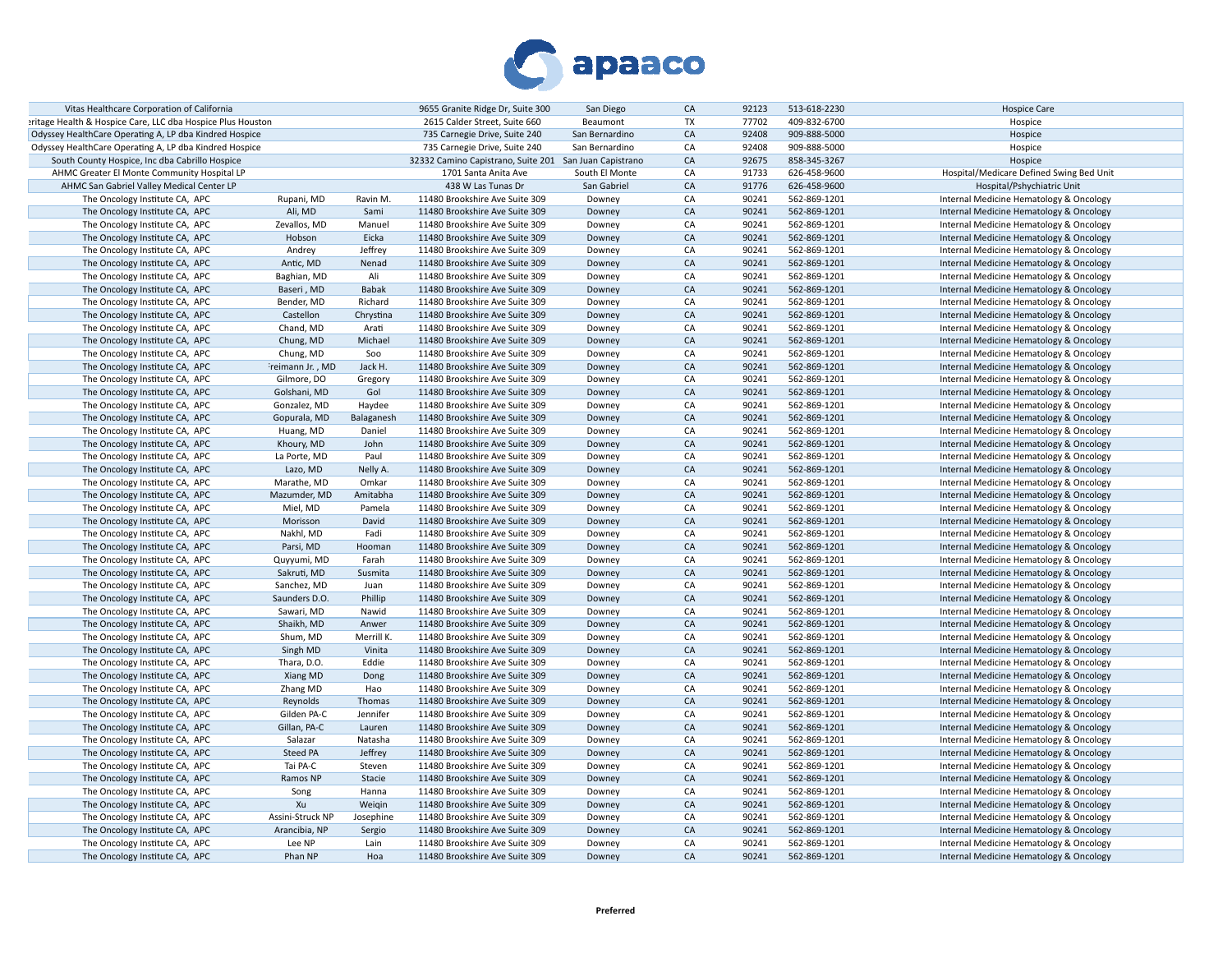

| The Oncology Institute CA, APC                  | Phu NP    | Jerrick  | 11480 Brookshire Ave Suite 309  | Downey               | CA         | 90241 | 562-869-1201 | Internal Medicine Hematology & Oncology |
|-------------------------------------------------|-----------|----------|---------------------------------|----------------------|------------|-------|--------------|-----------------------------------------|
| The Oncology Institute CA, APC                  | Salunga   | Rachelle | 11480 Brookshire Ave Suite 309  | Downey               | CA         | 90241 | 562-869-1201 | Internal Medicine Hematology & Oncology |
| The Oncology Institute CA, APC                  | Vaidya NP | Sejal    | 11480 Brookshire Ave Suite 309  | Downey               | CA         | 90241 | 562-869-1201 | Internal Medicine Hematology & Oncology |
| The Oncology Institute CA, APC                  | Pineda NP | Elsa     | 11480 Brookshire Ave Suite 309  | Downey               | CA         | 90241 | 562-869-1201 | Internal Medicine Hematology & Oncology |
| Sun Clinical Laboratories                       |           |          | 9349 Telstar Ave. Unit A&B      | El Monte             | CA         | 91731 | 323-415-6611 | Laboratory                              |
| <b>Unilab Corporation</b>                       |           |          | 8401 Fallbrook Ave              | West Hills           | CA         | 91304 | 800-877-2515 | Laboratory                              |
| Unilab Corporation                              |           |          | 3714 Northgate Blvd             | Sacramento           | CA         | 95834 | 916-927-9900 | Laboratory                              |
| Adam Sun Nephrology Medical Group, Inc          | Sun       | Adam     | 500 N Garfield Ave, Ste 306     | Monterey Park        | CA         | 91754 | 626-572-0660 | Nephrology                              |
| Irene Diep                                      | Diep      | Irene    | 1001 S Broadway Suite F         | Los Angeles          | CA         | 90015 | 213-749-9966 |                                         |
| David Ken Wah Lieu                              | Lieu      | David    | 320 S Garfield Ave, Suite 278   | Alhambra             | CA         | 91801 | 626-281-7800 | Optometry                               |
|                                                 |           |          |                                 |                      |            |       |              | Pathology/Cytopatholgy                  |
| Lee Podiatry Group of Arcadia, Inc              |           |          | 624 W Duarte Rd Suite 105       | Arcadia              | CA         | 91007 | 626-446-1740 | Podiatry                                |
| Linda Y Shen, MD                                | Shen      | Linda Y  | 2707 E Valley Blvd, Suite 203   | <b>West Covina</b>   | CA         | 91792 | 626-810-6700 | Pulmonary                               |
| Broadway Radiology Inc                          |           |          | 231 W Vernon Ave Ste 111        | Los Angeles          | CA         | 90037 | 323-231-5044 | Radiology                               |
| Diagnostic Medical Group of Southern California |           |          | 1129 S San Gabriel Blvd         | San Gabriel          | ${\sf CA}$ | 91776 | 626-287-6746 | Radiology                               |
| Pacific Medical Imaging & Oncology Center       |           |          | 707 S Garfield Ave, Suite B-001 | Alhambra             | CA         | 91801 | 626-227-2727 | Radiology                               |
| AHMC Alhambra Hospital Medical Center           |           |          | 100 S Raymond Ave               | Alhambra             | CA         | 91802 | 626-458-9600 | <b>Rehabilitation Unit</b>              |
| AHMC Garfield Medical Center                    |           |          | 525 N Garfield Ave              | <b>Monterey Park</b> | CA         | 91754 | 626-458-9600 | <b>Rehabilitation Unit</b>              |
| Brighton Convalescent, LLC                      |           |          | 1836 N Fair Oaks Ave            | Pasadena             | CA         | 91103 | 626-798-9124 | <b>Skilled Nursing Facility</b>         |
| Maclay Healthcare, LLC                          |           |          | 12831 Maclay Street             | Sylmar               | CA         | 91342 | 818-361-4455 | <b>Skilled Nursing Facility</b>         |
| South Pasadena Care Center, LLC                 |           |          | 904 Mission Street              | South Pasadena       | CA         | 91030 | 626-399-0358 | <b>Skilled Nursing Facility</b>         |
| 13333 Fenton Avenue LLC                         |           |          | 13333 Fenton Avenue             | Sylmar               | CA         | 91342 | 818-367-1033 | SNF                                     |
| 13400 Sherman Way LLC                           |           |          | 13400 Sherman Way               | North Hollywood      | CA         | 91605 | 818-983-0103 | SNF                                     |
| 5648 East Gotham Street LLC                     |           |          | 5648 Gotham Street              | <b>Bell Gardens</b>  | CA         | 90201 | 562-927-2641 | SNF                                     |
| AG Arcadia, LLC                                 |           |          | 400 West Huntington Drive       | Arcadia              | CA         | 91007 | 626-445-2421 | SNF                                     |
| AG Monrovia, LLC                                |           |          | 615 West Duarte Road            | Monrovia             | CA         | 91016 | 626-358-4547 | SNF                                     |
| AG San Gabriel, LLC                             |           |          |                                 | San Gabriel          | CA         | 91776 |              | SNF                                     |
|                                                 |           |          | 112 East Broadway               |                      |            |       | 626-285-2165 |                                         |
| AG Seal Beach, LLC                              |           |          | 3000 North Gate Road            | Seal Beach           | CA         | 90740 | 562-598-2477 | SNF                                     |
| AG West Covina, LLC                             |           |          | 850 S Sunkist Avenue            | West Covina          | CA         | 91790 | 626-962-3368 | SNF                                     |
| AHMC San Gabriel Valley Medical Center LP       |           |          | 438 W Las Tunas Dr              | San Gabriel          | CA         | 91776 | 626-458-9600 | SNF                                     |
| Alhambra Healthcare & Wellness Centre           | Yee       | Henry    | 35 S Garfield Ave               | Alhambra             | CA         | 91801 | 626-282-3151 | SNF                                     |
| <b>BVCV Operating Company, LLC</b>              |           |          | 802 Buena Vista Street          | Duarte               | CA         | 91010 | 626-359-8141 | SNF                                     |
| California Post Acute, LLC                      |           |          | 909 S Lake Street               | Los Angeles          | CA         | 90006 | 213-385-7301 | SNF                                     |
| Care for the Elderly, Inc.                      |           |          | 2312 W 8th Street               | Los Angeles          | CA         | 90057 | 213-382-7315 | SNF                                     |
| Corona Post Acute, LLC                          |           |          | 2600 S Main Street              | Corona               | CA         | 92882 | 951-736-4700 | SNF                                     |
| Downey Community Health Center                  |           |          | 8425 Iowa St                    | Downey               | CA         | 90241 | 562-862-6506 | SNF                                     |
| Eisenhower Healthcare, LLC                      |           |          | 1470 N Fair Oaks Ave            | Pasadena             | CA         | 91103 | 626-798-9133 | SNF                                     |
| Foothill Heights Care Center                    |           |          | 1515 N Fair Oaks Ave            | Pasadena             | CA         | 91103 | 626-798-1111 | SNF                                     |
| Gibraltar Convalescent Hospital Inc             |           |          | 3136 N Del Mar Ave              | Rosemead             | CA         | 91770 | 626-288-8353 | SNF                                     |
| Glendale CV Operating Company, LLC              |           |          | 1208 South Central Avenue       | Glendale             | CA         | 91204 | 818-246-5516 | SNF                                     |
| Glendale Post Acute Center                      |           |          | 250 N Verdugo Rd                | Glendale             | CA         | 91206 | 818-244-1133 | SNF                                     |
| Heritage Manor Healthcare, LLC                  |           |          | 610 N Garfield Avenue           | Monterey Park        | CA         | 91754 | 626-573-3141 | SNF                                     |
| <b>KF Casitas LLC</b>                           |           |          | 10626 Balboa Blvd               | Granada Hills        | CA         | 91344 | 818-368-2802 | SNF                                     |
| <b>KF Rinaldi LLC</b>                           |           |          | 16553 Rinaldi Street            | Granada Hills        | CA         | 91344 | 818-360-1003 | SNF                                     |
|                                                 |           |          |                                 |                      | CA         | 90019 |              | SNF                                     |
| <b>KF Sunray LLC</b>                            |           |          | 3210 West Pico Blvd             | Los Angeles          |            |       | 323-734-2171 |                                         |
| Lakeview Terrace Skilled Nursing Facility, LLC  |           |          | 831 S Lake Street               | Los Angeles          | CA         | 90057 | 213-380-9175 | SNF                                     |
| Long Beach Healthcare Center, LLC               |           |          | 3401 Cedar Ave                  | Long Beach           | CA         | 90807 | 562-426-4461 | SNF                                     |
| Monrovia Post Acute, LLC                        |           |          | 1220 E Huntington Drive         | Duarte               | CA         | 91010 | 626-359-6618 | SNF                                     |
| Monterey Park Convalescent Hospital, Inc.       |           |          | 416 Garfield Avenue             | Monterey Park        | CA         | 91754 | 626-280-0280 | SNF                                     |
| OPHC, LLC dba Oakpark Healthcare Center         |           |          | 9166 Tujunga Canyon Blvd        | Tujunga              | CA         | 91042 | 818-352-4426 | SNF                                     |
| Ramon Healthcare Associates                     |           |          | 4800 Delta Ave                  | Rosemead             | CA         | 91770 | 626-607-2400 | SNF                                     |
| Ramona Care Inc                                 |           |          | 11900 Ramona Blvd               | El Monte             | CA         | 91739 | 626-442-5721 | SNF                                     |
| Rialto Healthcare, LLC                          |           |          | 1471 S Riverside Ave            | Rialto               | CA         | 92376 | 909-877-1361 | SNF                                     |
| Royal Gardens Healthcare, LLC                   |           |          | 2339 W Valley Blvd              | Alhambra             | CA         | 91803 | 626-289-7809 | SNF                                     |
| Royal Palms Post Acute, LLC                     |           |          | 630 W Broadway                  | Glendale             | CA         | 91204 | 818-247-3395 | SNF                                     |
| Royal Terrace Healthcare, LLC                   |           |          | 1340 Highland Ave               | Duarte               | CA         | 91010 | 626-256-4654 | SNF                                     |
| San Gabriel Healthcare & Wellness Centre, LP    |           |          | 115 Bridge St                   | San Gabriel          | ${\sf CA}$ | 91775 | 626-289-4439 | SNF                                     |
| Serrano Healthcare, LLC                         |           |          | 5400 Fountain Ave               | Los Angeles          | CA         | 90029 | 323-461-4301 | SNF                                     |
| Serrano Post Acute, LLC                         |           |          | 5401 Fountain Ave               | Los Angeles          | CA         | 90029 | 323-465-2106 | SNF                                     |
| Sunny Village Care Center                       |           |          | 1516 S Morengo Ave              | Alhambra             | CA         | 91803 | 626-576-1032 | SNF                                     |
|                                                 |           |          |                                 |                      |            |       |              |                                         |